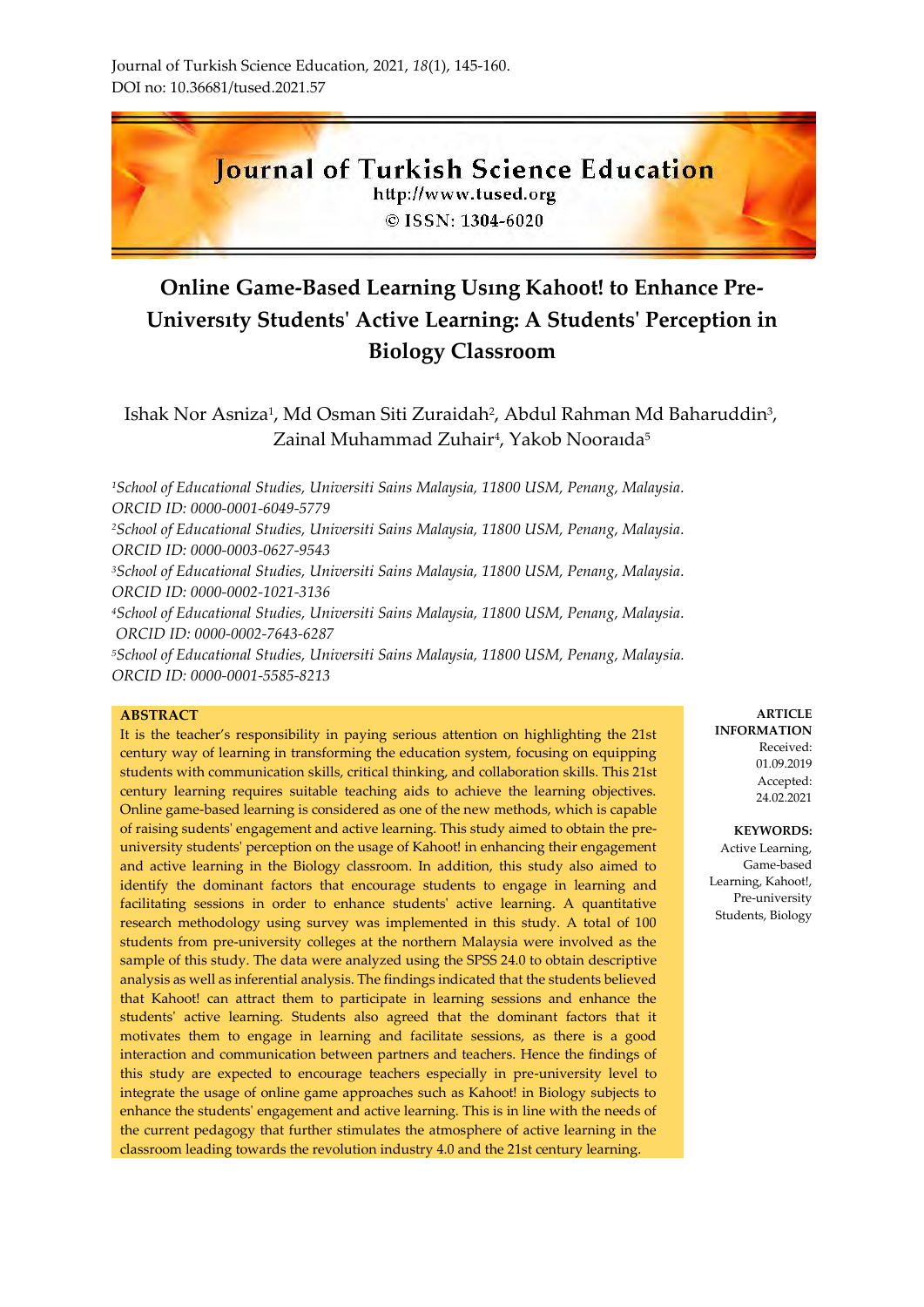### **Introduction**

Focusing on equipping students with communication skills, critical thinking and collaboration skills or so called the 21st century learning requires suitable teaching aids to achieve the learning objectives particularly in gaining the students engagement and active learning.

Getting students engaged and involved in the active learning in the classroom has become the most challenging role of the teachers. The challenge increases with students having diverse learning styles. Greater engagement has usually been addressed through active learning and the incorporation of activities into the pedagogical toolbox (Wood & Reefke, 2010). As or that, in recent years, instructors have been confronting a technological training revolution driven by the use of digital technology to deliver instruction (Plump & LaRosa, 2017; Clark & Meyer, 2008). An innovative new trend emerged in the media that aimed to improve the participation of students in classroom activities and promote particular behaviors, called gamification (Bicen, 2017). The value of games as a tool for teaching concepts while inspiring students is now well accepted at almost all level of education (Plump & LaRosa, 2017; Becker, 2007). Becker (2007) notes that instructors cannot be expected to embrace games and the confidence in their abilities to employ them.

Kahoot! is an online game that is free and easy for the students to use, and simple for instructors to learn. In the classroom, it is fast-paced and fun, which supports creative energy and student participation. According to Boller (2012), games are one of the effective learning tools to be used by students in enhancing engagement. Students will learn more from a game than form other forms of learning.

## **Research Question**

The overall aim of this study is to obtain the students' perception towards the implementation of online game-based learning using Kahoot! in Biology classroom in enhancing the students' engagement and active learning. Based on the research problem, the following research questions has been identified:

1. What are the students' perceptions of the implementation of Kahoot! in Biology subject in enhancing the students' active learning.

2. What are the dominant factors that encourage students to engage in active learning in Biology subject.

3. Is there any correlation between students' perception of the implementation of Kahoot! in Biology subject in enhancing the students' engagement and students' active learning with the dominant factor that encourage students to engage in active learning.

### **Research Hypothesis**

The research hypothesis tested for answering the research question is: H0: There is no significant correlation between students' perceptions of the implementation of Kahoot! in Biology subject in enhancing the students' engagement and students' active learning with the dominant factor that encourage students to engage in active learning.

## **Research Limitations**

Firstly, this study is limited with the pre-university students at the Northern Malaysia and does not involve all zones in Malaysia. Secondly, there are many types of online game-based learning applications that can be implemented in the classroom, however, the researcher chose Kahoot! as it is thought to be one of the most user-friendly online game based learning. Finally, this research only involved the students taking Biology subject and does not involve students learning other subjects or classes.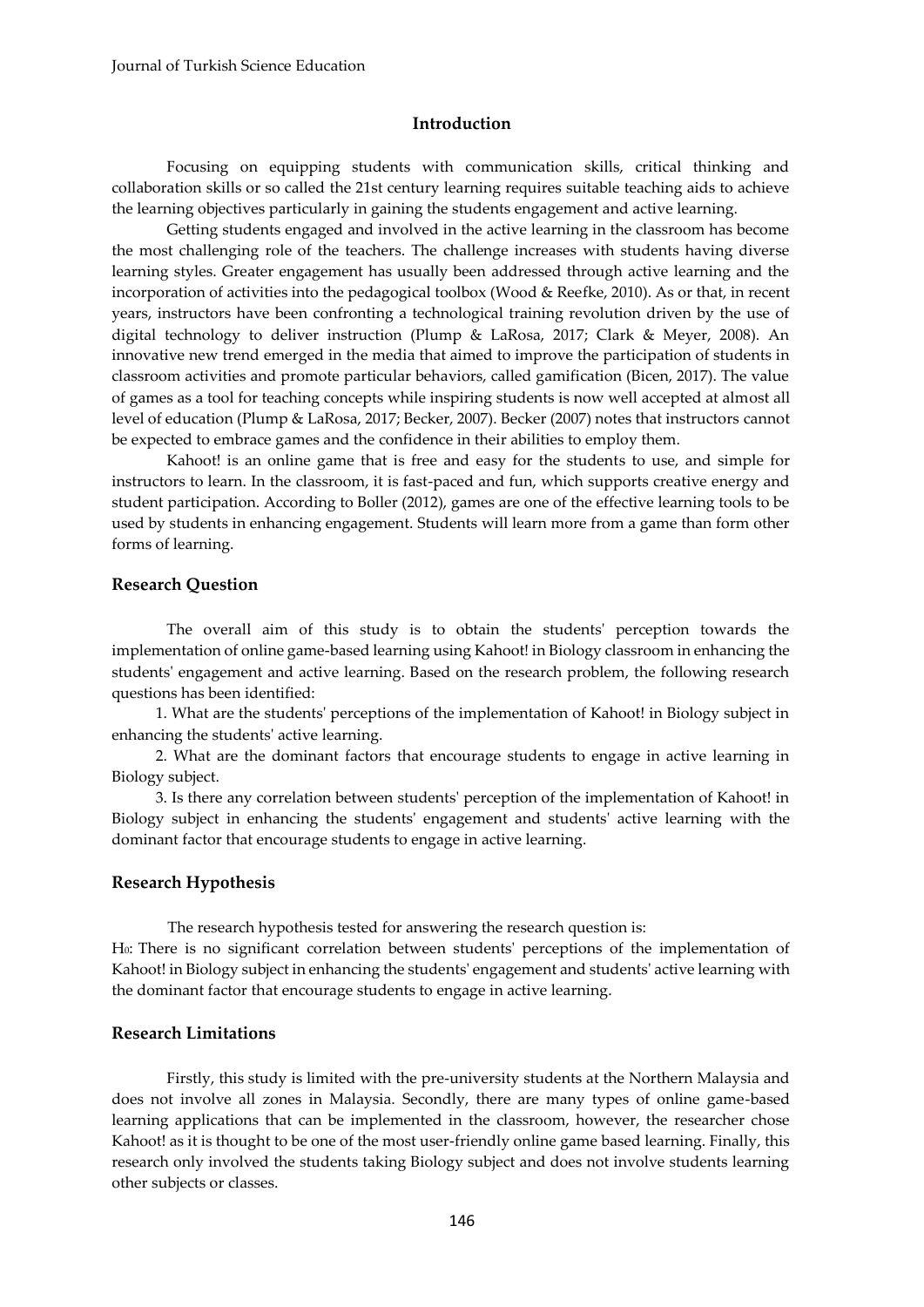### **Literature Review**

### **Game-Based Learning**

Learning is a result of exploration and thought. Game-based learning, a best practice using technology, is an old concept of learning with a new digital face. Gamers will agree video games and educational games cause players to discover and use critical thinking skills. As Whitton (2012) describes, game-based learning (GBL) is learning by active play through games. Another definition of GBL is "any digital game that can be used in a learning context" (DeGrove, Bourgonjon & Looy, 2012, p. 2026). GBL (Game-based learning) has become more preferable in motivating students' learning. It is therefore of utmost importance to innovate in the current teaching practices to enhance learner involvement, comprehension, cooperation and motivation. (Domenech & Berbegal-Mirabent, 2019). The growth of mobile, smart devices has resulted in the suggestion that this may provide new opportunity to engage students in active learning (Thomas and Fellowes, 2017) Games should have two enticing qualities; competition and engagement. Digital games create active engagement. The game-based learning theory is grounded on the idea that engagement is in performing tasks while playing conditions stimulate the brain for active learning. Digital games are designed to integrate content material with game play; this allows the brain to process information from short to long-term memory (Banikowski, 1999). Understanding how children process and store information is particularly important for educators. Game-based learning has paved the way for a new digital form of learning. Whitton (2012) states that game-based learning can be seen in both primary, and secondary schools, universities, adult education, military training, and medical practice. Digital games create active engagement which supports problem-solving skills in learning environments. Digital games provide a safe environment of play which allows students to learn from their failures, scaffolding through life simulations which helps students learn how to deal with possible real-life failures. Games are great educational tools used across content areas for review.

Game-based learning is often associated with implementing educational games, understanding the impacts of GBL, and the planning of game‐based educational approaches (Sadler et al 2015). Brown et al. (2018) indicated that digital game-based learning (DGBL) is increasingly being used as an alternative learning tool for teaching science in higher education. To support this, Behnamnia et al. (2020) have stated that digital game-based learning (DGBL) is increasing; therefore, the application of DGBL technology (tablets and smartphones) has the potential to influence biology students' ability to develop creative and critical thinking skills. This is further supported through the process of digital game development for teachers to teach science in the school environment and the use of mobile smartphones as a tool that adds value to the world of education (Eichler et al., 2018); biology teachers included. Mobile game based learning (mGBL) has shown great potential for increasing engagement, creativity and authentic. To name a few, mGBL could produce positive feedback from students, as it increased the interest level to learn biology through game, which 2Dgraphics can be further enhanced into 3D Modelling tools (Rozaidi & Ismail, 2018). However, mGBL's great potential on biology education for teachers remains very limited.

A new game on the web being used in online and traditional learning environments is Kahoot!. Kahoot! allows teachers to create questions with answers and students can compete for points. The game can be activated on the web and several classes can play against each other. The game requires a code and students can contribute to the game anytime during an assigned game time period making it useable for distance students.

### **Kahoot!**

According to Plump & LaRosa (2017), Kahoot! (https://getkahoot.com/) is an online global educational brand that offers a free student response platform resembling the popular trivia game Quizzo. Kahoot! Is reminiscent of previous clicker technology with the exception that it is free and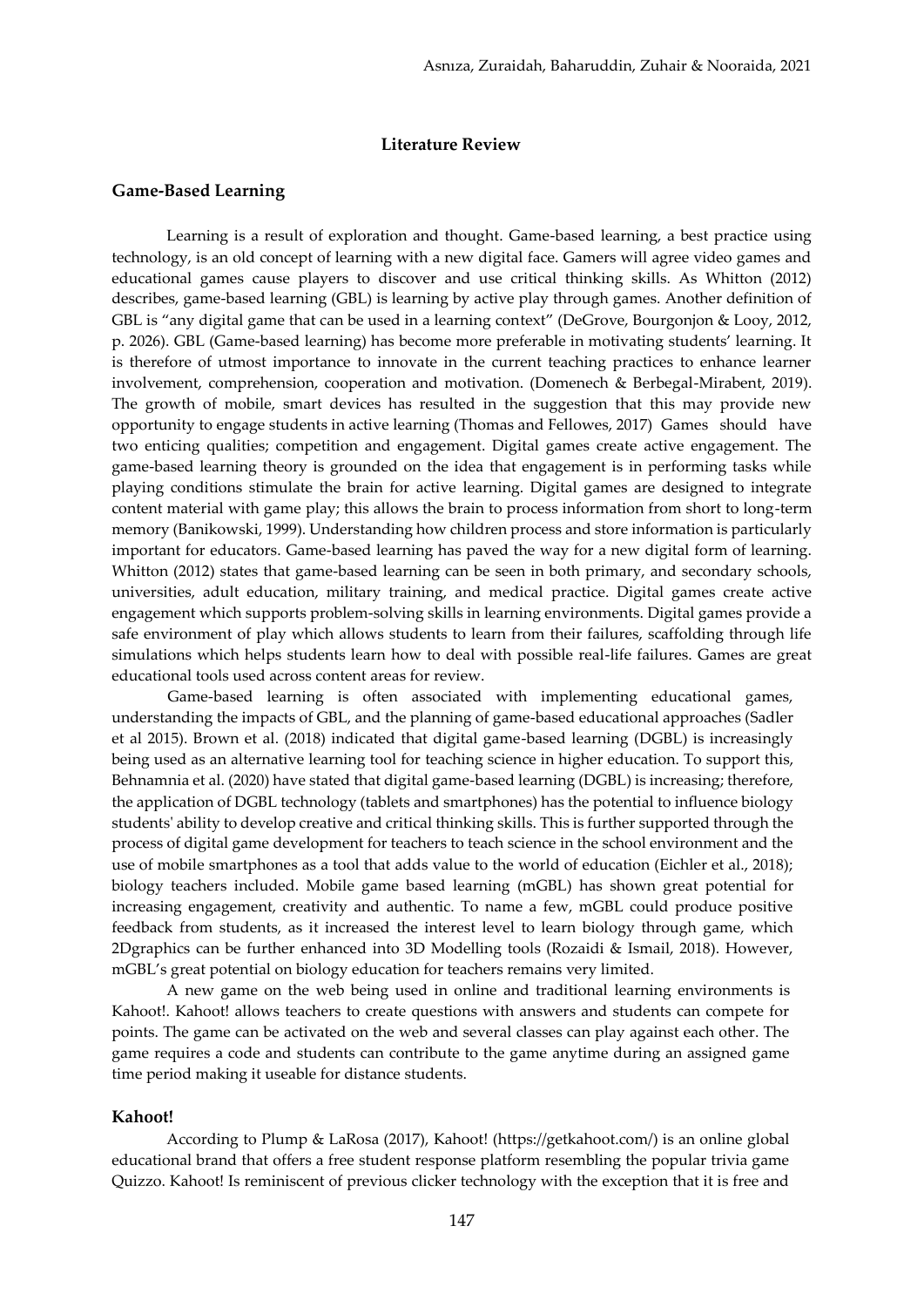easy to learn and use. Educators use Kahoot! to create game-based quizzes, discussions, and surveys. To start, instructors register for a free account by going to https://create.kahoot.it. Once registered, educators can select from millions of free public games and adapt them as necessary or create their own. The process is easy and straightforward. Educators launch games for classroom use by going to https://create.kahoot.it, signing in, selecting a particular game, and then clicking "play" to open the game. The game's home page displays a game pin at the top of the screen. Students sign in using the web address https://kahoot.it to access the platform. Kahoot! can be used with smartphones, tablets, or laptop computers. Students can choose one device per person or select team mode to use one device per team. All they must do once they access the web address is enter the game pin displayed on the instructor's screen. Students do not need to register for an account or download an application, which can waste time and further complicate the use of technology. All of this makes the se up time and process easy and efficient, both important considerations for classroom instructional use.

Generally, Kahoot! is used as a supplemental teaching tool in classes no larger than a group of 30 students, approximately once a week, and for about 15 minutes. Kahoot! can be played by over 4,000 players at a time; however, the company recommends instructors to contact its support team for advice if they plan to use it with more than 1,000 participants. Once everyone has answered the question, or the time the instructor set for answering the question expires, the correct answer is displayed on the instructor's screen and the aggregate results shown in bar graph form. The game keeps track of each student's or team's answers, awards points, and ranks players based on speed and accuracy. The top five leaders are displayed after each question.

Table 1 shows the advantages and the disadvantages of that the user can get when using Kahoot in the classroom. In relation with attracting students' engagement, it is clearly seen in the table that one of the advantages of using Kahoot is helping to accelerate the students' engagement in the classroom. Therefore, this application is suitable to be introduced to the Biology students.

### **Table 1**

| Advantages                                                                                                                                                                                                                                                                                                                                                                                        | Disadvantages                                                                                                                                                                                                                                                                                                 |
|---------------------------------------------------------------------------------------------------------------------------------------------------------------------------------------------------------------------------------------------------------------------------------------------------------------------------------------------------------------------------------------------------|---------------------------------------------------------------------------------------------------------------------------------------------------------------------------------------------------------------------------------------------------------------------------------------------------------------|
| Free                                                                                                                                                                                                                                                                                                                                                                                              | Hard to track students' progress. In<br>٠<br>order to track student progress the<br>teacher would have to breakdown<br>usernames and attach them to<br>student names and then record the<br>number of answers each student got<br>right in every Kahoot that was<br>played. This would be tedious at<br>best. |
| Easy for instructors to learn simple<br>process for students<br>(no<br>account<br>registration<br>downloading<br>of<br>or<br>application)<br>Compatible with smartphones, tablets,<br>٠<br>or computers<br>Real-time<br>results<br>help<br>instructors<br>٠<br>provide clarification when needed<br>Music and colors add to student<br>٠<br>excitement and energy<br>Increases student engagement | Need a strong WIFI connection                                                                                                                                                                                                                                                                                 |

*Advantages and Disadvantages of Using Kahoot! in the Classroom*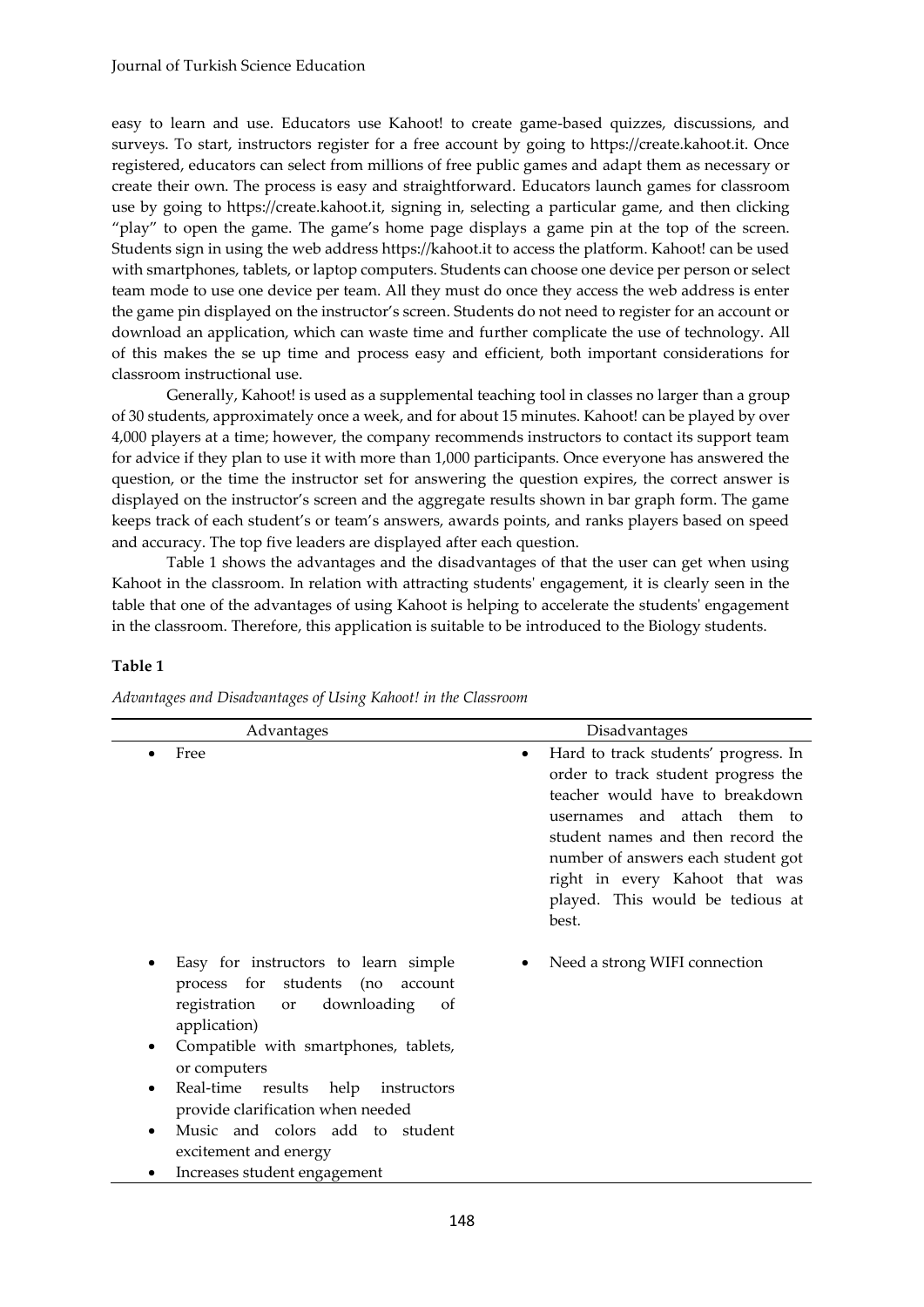- Instructors can download, review, and save student results
- Students can take quizzes multiple times
- Instructors can create quizzes, discussion questions, or surveys
- Instructors can adjust the response time

## **Active Learning**

Meanwhile, active learning is a student-centered learning process using active strategies. It has many advantages over conventional learning which is more examined and less interaction between students (Hafiza, 2012). Among the advantages are improving students' ability to communicate, critical thinking skills, and exposing students to the problem (Noor Indon, Intan Shafinaz & Azniza, 2011). According to Wilson and Peterson (2006), emphasis on teaching and learning should change from conventional teaching to active learning through three aspects as summarized in Table 2.

## **Table 2**

| Changed   | Benchmark from                        | Changed into                             |  |
|-----------|---------------------------------------|------------------------------------------|--|
| Learn     | Passing information Passively         | Active involvement with information      |  |
|           | Individual activity                   | Both individual activities and group     |  |
|           |                                       | work                                     |  |
|           | Individual differences between        | Individual<br>differences<br>between     |  |
|           | students are seen as a problem        | students are seen as sources             |  |
| Knowledge | What: Facts and procedures of subject | What, how and why: Concentration         |  |
|           | materials                             | ideas, concepts, facts, investigative    |  |
|           |                                       | processes, and arguments of subject      |  |
|           |                                       | matter                                   |  |
| Teaching  | Moderate, simple work                 | complex and intellectual work            |  |
|           | Teachers as information conveyer      | Role of teachers is diverse, from        |  |
|           |                                       | conveying information to planning        |  |
|           |                                       | educational experiences                  |  |
|           | Teacher performs a great deal of job  | building a class for individual and team |  |
|           |                                       | learning                                 |  |
|           | Lessons have low level content,       | Lessons focus on high-minded levels      |  |
|           | concepts are mentioned; unorganized   | and<br>basic<br>content,<br>concepts     |  |
|           | lessons in a coherent                 | developed and described; lessons are     |  |
|           |                                       | structured coherently                    |  |
|           | Teachers as knowledge-seeking         | teachers are highly educated, tend to    |  |
|           |                                       | improve their teaching continuously      |  |

*Teaching and Learning Benchmarking Involving an Active Learning Classroom*

Meanwhile, active learning can be done in groups or individually and lecturers act as facilitators to control the classroom. This collaborative learning creates interaction between students and teaching aids, students with students, and teachers with students (Rafiza, 2013). Teachers need to design various effective teaching styles such as the use of graphic tools and group learning to maximize students' ability to think creatively and critically (Hafiza, 2012). According to Ibrahim (2007) active learning is suitable for use in Science subjects as it involves students' understanding of relevant processes and concepts. Kahoot application can be one of the strategies in active learning in the classroom. The results of the study by Asmara and Herliani (2014) prove that students using active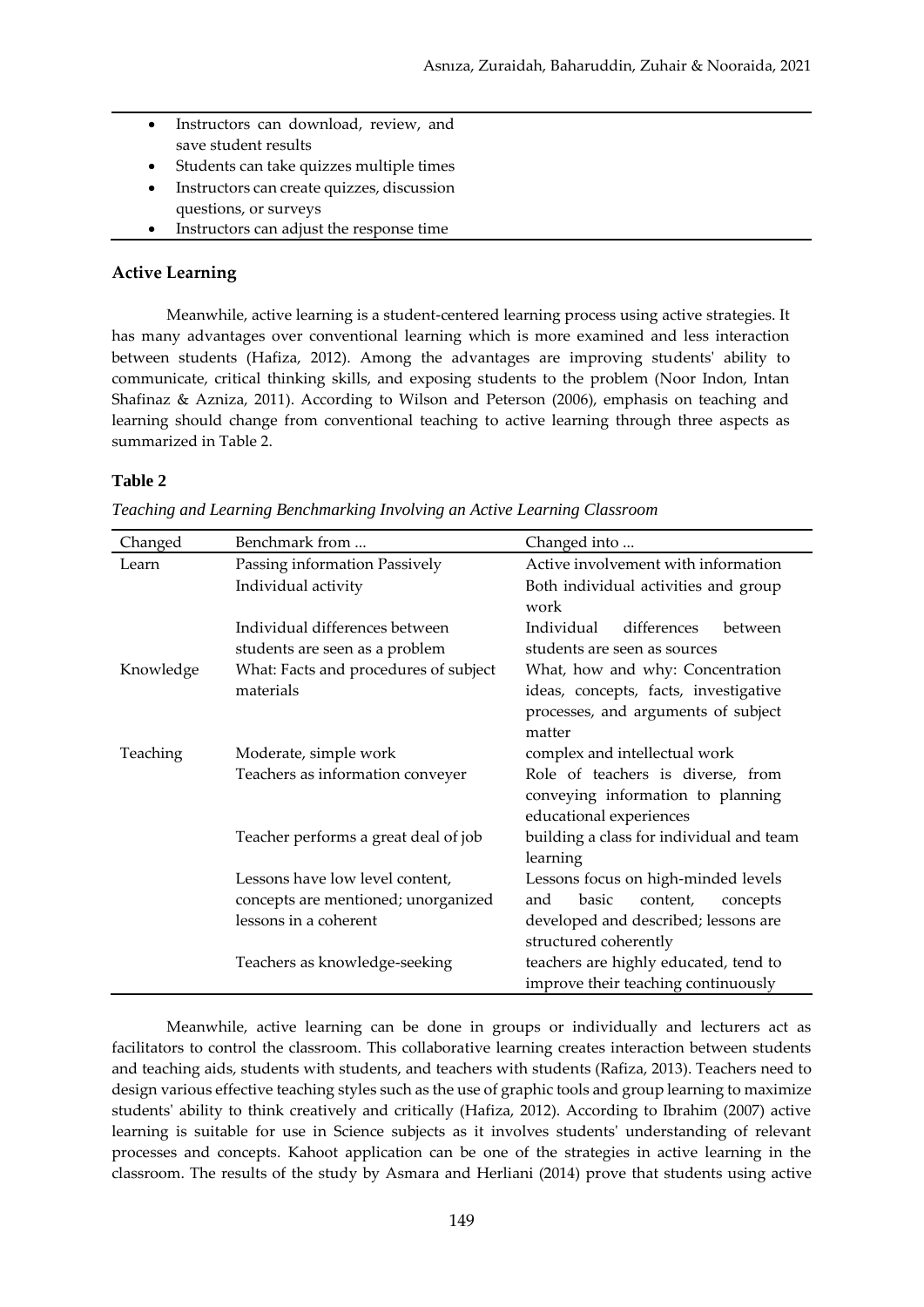learning with game-based learning are easier to understand and remember the information presented by the teacher. This is also support by Plump and LaRosa (2017) as well as Wang and Tahir (2020) stating that, Kahoot! is a eLearning platform which provide an engaging environment that supports learning and adds active participation in the classroom.

In order to enhance the students' engagement and active learning, an online game-based learning using Kahoot! application can be the one of the suitable methods to achieve these objectives. Teachers should utilize it in the classroom as it will make the students be more active by communicating, collaborating and think critically among themselves.

### **Methods**

### **Research Design**

This study employed a quantitative research design using one-group pretest-posttest experimental research design. According to Gay et al., (2009) and Noraini Idris (2013), an experimental design is so unique as it can create a cause and effect relationship. According to Cresswell (2014), this design includes a pre-test measure followed by a treatment and a post-test for a single group. Figure 1 shows an illustration of the specific research design used.

### **Figure 1**

*One group pretest-posttest design*

Group A 01 ---------X---------02

In this design, an intact group was chosen among the pre-university students which a pretest was given, followed by intervention and posttest at the end. A total of 14 weeks (one semester) of teaching and learning using Kahoot! was implemented to the students in the tutorial class. Sample of this study consisted of pre-university students in one of the pre-university colleges in the Northern Malaysia. A total of 100 students taking Biology class was selected for this study. In the Biology classroom, the teachers used graded and ungraded quizzes to assess knowledge, comprehension, and retention (1) after completion of reading assignments, (2) following lectures, and (3) to review material from several units. Having a competition-based learning among the students will increase their motivation to elevate their performance. Students can also create their own Kahoot! quizzes as an assignment or to study for a test. Baszuk and Heath (2020) as well as Plump and LeRosa (2017) reinforces that computer games as educational tools have an intrinsic motivation factor that encourages curiosity and creates the impression that students are in control of their own learning. Indeed, students remarked that they enjoyed this assignment because they were creatively using technology within a learning environment.

As for the research instrument, this study used a Students' Perception of Kahoot! In Increasing Active Learning questionnaire which adapted from Zaid and Ariff (2012). This questionnaire consist of 3 sections, namely: (i) Section A: Demographic Information; (ii) Section B: Students' Perception; and (iii) Section C: Dominant Factor. Section B and Section C contains items to meet the research questions that are students' perceptions of active learning approach and the dominant factors that enhance students to engage in an active learning. In both of these sections, questionnaire responses will use the five point Likert Rating Scale which are, i) strongly disagree; ii) disagree; iii) moderately agree; iv) agree and' v) strongly disagree. A pilot test in order to ensure the reliability of the items in the instrument was carried out among 50 pre-university students which the samples does not involved in the real study. Result of the pilot study shows that Cronbach's Alpha for Students' Perception was found to be 0.783 and Cronbach Alpha for Dominant Factor was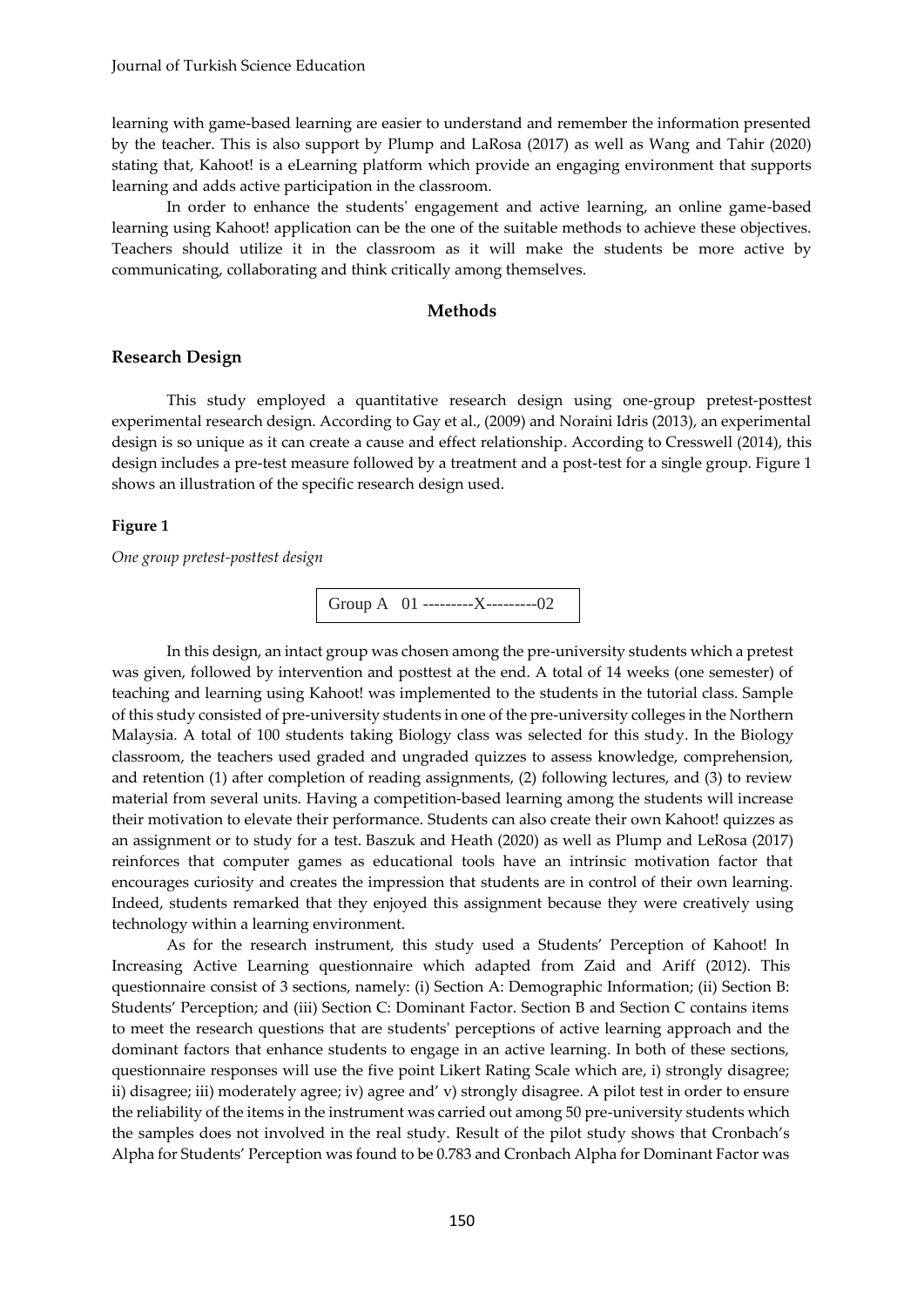0.723. This result shows that the items for each of the construct has a medium internal consistency and therefore can be carried out for the actual sample.

In this study, the teacher used Kahoot! for assessment purposes, using a quiz after completing a specific topic. Students were asked to discuss in their respective group before the game starts. The students were required to respond individually first and after that there would be discussions in the groups. The group of students who answered more quickly and correctly were asked to explain to other groups of students. The role of teacher was as a facilitator where the teacher would correct any misconception that arises in case the students answer incorrectly. Students who gained the highest score would be rewarded by the teacher for motivational purposes. The implementation of Kahoot! were done throughout the semester and at the end of the semester, students were required to answer a relevant questionnaire. Table 3 shows one example of lesson plan using Kahoot! and Figure 3 shows an example of the quizzes using Kahoot! in Biology class implemented to the pre-university students. Data for this study were analyzed using SPSS 24.0.

### **Table 3**

| Step                | Teacher's Activity            | Students' Activity          |
|---------------------|-------------------------------|-----------------------------|
| Engagement          | The teacher will ask          | The students need to        |
| $(10 \text{ mins})$ | students to answer the        | answer the pretest using    |
|                     | pretest using Kahoot!         | Kahoot! individually        |
|                     | individually regarding the    |                             |
|                     | topic of Animalia.            |                             |
| Exploration         | The teacher will ask          | The students will form a    |
| $(20 \text{ mins})$ | students to form themselves   | group and discuss the phyla |
|                     | in a group of four and        | of Animalia                 |
|                     | discuss the phyla of          |                             |
|                     | Animalia.                     |                             |
| Explanation         | The teacher will ask the      | Students will play Kahoot!  |
| $(10 \text{ mins})$ | group leader to create their  | among themselves in         |
|                     | own Kahoot! to assess their   | assessing their             |
|                     | understanding on the phyla    | understanding of phyla in   |
|                     | of Animalia. Students will    | Animalia.                   |
|                     | play among themselves.        |                             |
| Extension           | The teacher will ask          | Students will answer the    |
| $(10 \text{ mins})$ | students to answer the        | questions from Kahoot! in   |
|                     | posttest using Kahoot!        | their respective group. The |
|                     | regarding the topic of        | group of students who       |
|                     | Animalia. This time the       | answered more quickly and   |
|                     | students will answer the      | correctly were asked to     |
|                     | questions in their respective | explain to other groups of  |
|                     | group.                        | students.                   |
| Evaluation          | Teacher will ask students to  | Students will give feedback |
| $(10 \text{ mins})$ | give feedback on the usage    | on the usage of Kahoot! in  |
|                     | of Kahoot! in the teaching    | the teaching and learning   |
|                     | and learning process.         | process.                    |

*Sample of Lesson Plan Using Kahoot! in Biology Classroom*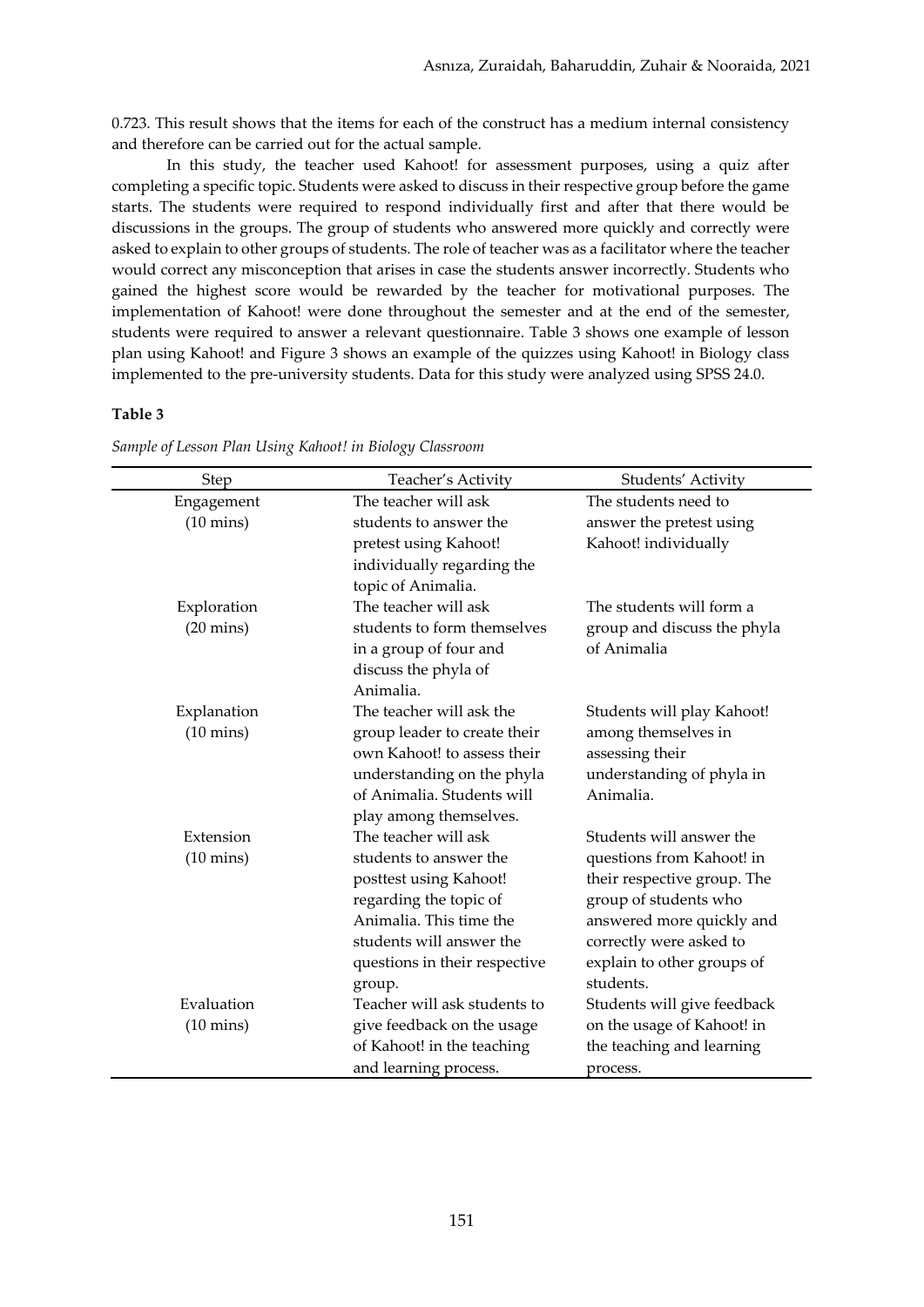## **Figure 2**

*An example of the quizzes in Biology class using Kahoot!*

| Kahoot!<br>@ Discover<br>法。<br>Kahoots           | <b>nill</b> Reports                                                              | Ø<br>$\circledcirc$<br><b>Upgrade now</b><br>Create |
|--------------------------------------------------|----------------------------------------------------------------------------------|-----------------------------------------------------|
| for a Picadil                                    | Plasma Membrane<br>alycopromi                                                    | ÷<br>$\frac{1}{2}$                                  |
| ≗<br>My Kahoots                                  | ghosphoig.<br>aspizaishak<br>max                                                 | Created 5 months ago + 2 plays                      |
| $a_R^R$<br>KMPP New!                             | plasms<br>$5$<br>Visible to everyone<br><b>6 Questions</b><br>missources and the | <b>Challenge</b><br>Play                            |
| ☆<br>Favorites<br>$\alpha_0^0$<br>Shared with me | <b>ANIMALIA</b>                                                                  | ☆:                                                  |
|                                                  | n,<br><b>Bsmizaishak</b>                                                         | Created about Tyear ago + 4 plays                   |
|                                                  | $5$<br>Visible to everyone<br><b>13 Questions</b>                                | <b>Challenge</b><br><b>Play</b>                     |
|                                                  | Quiz Suka-suka :)                                                                | ☆:                                                  |
| <b>GET FOLDERS!</b>                              | asnizaishak                                                                      | Created over 1 year ago - 6 plays                   |
| <b>Kahooti for schools</b><br>From \$1/month     | (5)<br>Visible to everyone<br>10 Questions                                       | Challenge<br><b>Play</b>                            |
| <b>Upgrade now</b>                               | <b>QUIZ GROWTH</b>                                                               | ☆ :                                                 |
|                                                  | asnizaishak                                                                      | Created over 1 year ago - 16 plays                  |

| Kahoot!<br>C Discover                                                                                                                                                                                | E Kahoots<br><b>nill</b> Reports |                                                                              | <b>Upgrade now</b> | Create         | ۰<br>$\circledcirc$ |
|------------------------------------------------------------------------------------------------------------------------------------------------------------------------------------------------------|----------------------------------|------------------------------------------------------------------------------|--------------------|----------------|---------------------|
| utside of cell)                                                                                                                                                                                      | Questions (6)<br>фусорние        |                                                                              |                    |                | Show answers        |
|                                                                                                                                                                                                      | phospholip<br>stasma<br>embram   | QI: State the name of the model explaining the structure of plasma membrane. |                    |                | $30$ sec.           |
| <b>Jaam inside of call)</b><br>Plasma Membrane                                                                                                                                                       |                                  | Q2: Which are not the component of the plasma membrane?                      |                    |                | 30 <sub>sec</sub>   |
| Play<br>Challenge                                                                                                                                                                                    | ÷<br>☆                           |                                                                              |                    |                |                     |
| A public quiz for higher education<br>It's time to test your impulsedges<br>O favorites 2 plays 15 players                                                                                           |                                  | Q3: In which structure does the protein embedded in the plasma membrane?     |                    |                | 30 sec              |
| asnizaishak<br>Created 5 months ago                                                                                                                                                                  |                                  |                                                                              |                    |                |                     |
| Copy and share this playable link<br>https://bisy.kahoot.it/#/k/becs3592-000e-neca-900d-<br><b>SFAR630619fa</b>                                                                                      |                                  | Q4: Glycoprotein is a combination of                                         |                    |                | 30 sec              |
|                                                                                                                                                                                                      |                                  |                                                                              |                    |                |                     |
| <b>(b)</b> Discover                                                                                                                                                                                  | E Kahoots<br>all Reports         |                                                                              | <b>Upgrade now</b> | Create         | ۰                   |
|                                                                                                                                                                                                      |                                  |                                                                              |                    |                |                     |
| My Reports                                                                                                                                                                                           | Date played v                    | Title ^                                                                      | #Players ^         |                |                     |
| <b>KMPP</b><br>Hiew                                                                                                                                                                                  | June 29 2018, 8:56am             | Plasma Membrane                                                              | $\frac{1}{4}$      | 손<br>Download  | $\odot$<br>t        |
|                                                                                                                                                                                                      | June 5 2018, 1:15pm              | Plasma Membrane                                                              | 1                  | Ł<br>Download  |                     |
| Kahoot!<br>ತಿ<br>$R_R$                                                                                                                                                                               | August 21 2017, 2:14pm           | ANIMALIA                                                                     | 3.                 | Ł<br>Download  | ÷<br>I,             |
|                                                                                                                                                                                                      | August 21 2017, 10:17am          | ANIMALIA                                                                     | Ť                  | 医<br>Download. |                     |
| GET<br><b>ADVANCED</b>                                                                                                                                                                               | August 17 2017, 12:15pm          | ANIMALIA                                                                     | IŪ.                | 齿<br>Download  | ÷<br>÷              |
| <b>REPORTS</b><br>$\begin{array}{l} \frac{1}{2} \cdot \Delta^{\vee} 2^{\chi} \\ \frac{1}{2} \cdot \Delta^{\vee} 2^{\chi} \end{array}$<br>Kahoot! for schools<br>From \$1/month<br><b>Upgrade now</b> | August 17 2017, 11:52am          | ANIMALIA                                                                     | ١                  | ž.<br>Download | ÷                   |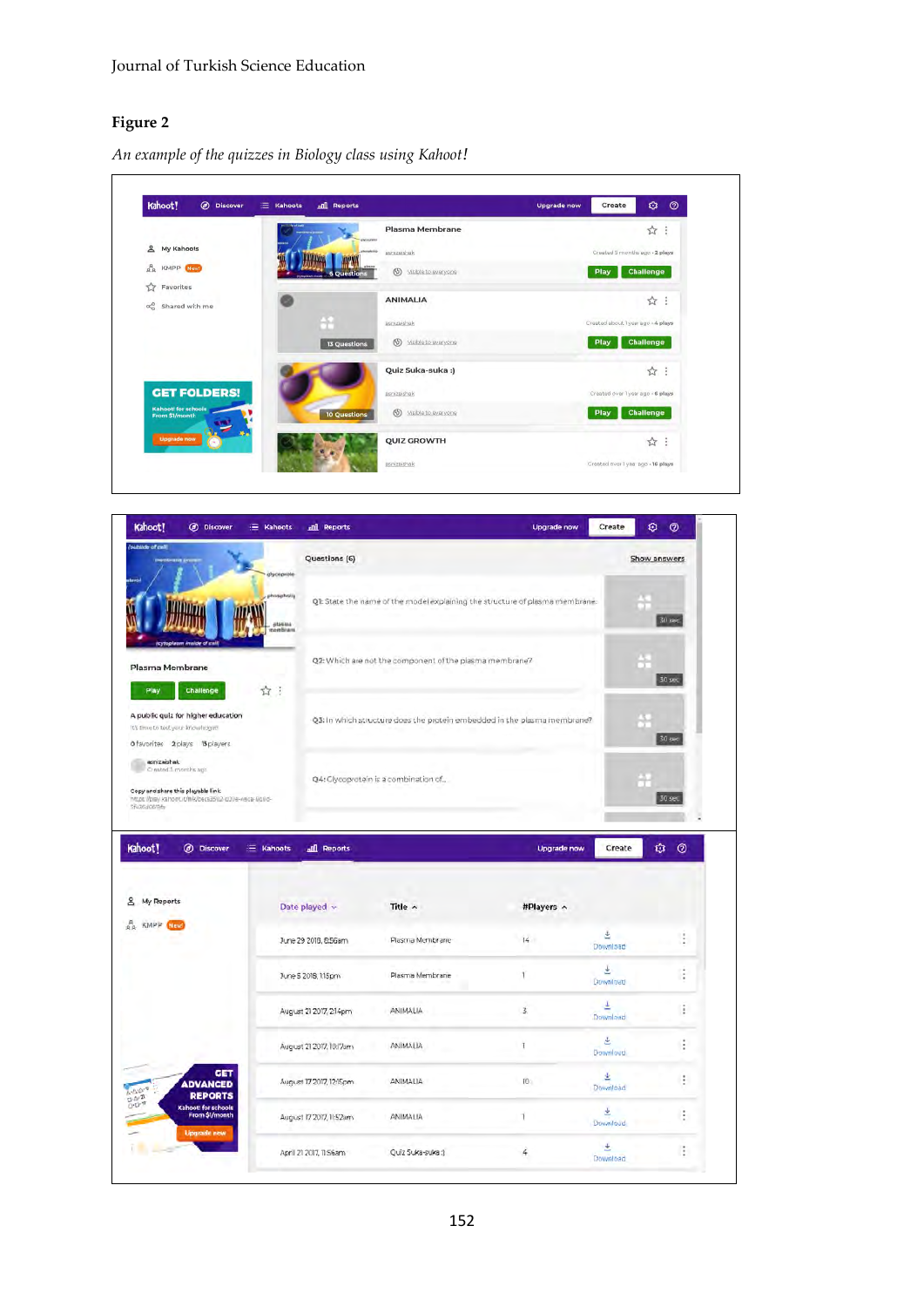## **Findings**

## **Demographic Findings**

Table 4 shows the demographic information of the respondents involved. Out of 100 respondents, 22 respondents (22%) were male students and 78 respondents (78%) were female students. Also, 98% were Malay students and Chinese and Indian students were 1% each. Finally, out of 100 students, 51 of them were among Module 1 students, who takes Biology, Chemistry, Physics and Mathematics subjects and the rest 49 students were among Module III students wo takes Biology, Chemistry, Computer Science and Mathematics subjects.

## **Table 4**

| Demographic Findings |         | Frequencies | Percentage (%) |
|----------------------|---------|-------------|----------------|
| Gender               | Male    | 22          | 22             |
|                      | Female  | 78          | 78             |
|                      | Total   | 100         | 100            |
| Ethnic               | Malay   | 98          | 98             |
|                      | Chinese | 1           | 1              |
|                      | Indian  | 1           | 1              |
|                      | Others  |             |                |
|                      | Total   | 100         | 100            |
| Module               | L       | 51          | 51             |
|                      | III     | 49          | 49             |
|                      | Total   | 100         | 100            |

*Demographic Findings of Research Respondent*

## **Descriptive Statistics**

This part will explain the descriptive statistics for each of the construct in the instrument.

### *Students' Perception of 'Kahoot!' In Enhancing Their Active Learning*

The purpose of this construct was to answer research questions number 1 which sought "what are the students' perception of the implementation of Kahoot! in Biology subject in enhancing the students' active learning". For this construct, the item that show the highest mean was item 2 (*In my opinion, the active learning approach through Kahoot!, can attract/engage many students to participate in teaching and learning sessions),* (M= 4.63; SD= .485). Meanwhile, the item showing the lowest mean score was item 7 (*In my opinion, the active learning approach through Kahoot! only suitable for certain topics*)**,** (M=3.53, SD= .958). Table 5 and Figure 3 show the detail findings for this construct.

### **Table 5**

*Students' Perception of 'Kahoot!' In Enhancing Their Engagement and Active Learning*

| Item | Definition of the Items                                                                              | Mean | Standard  |
|------|------------------------------------------------------------------------------------------------------|------|-----------|
| No.  |                                                                                                      |      | Deviation |
|      | In my opinion, the active learning approach<br>through Kahoot! build students social<br>interaction. | 4.44 | .50       |
|      | In my opinion, the active learning approach<br>through Kahoot!, can attract/engage many              | 4.63 | .49       |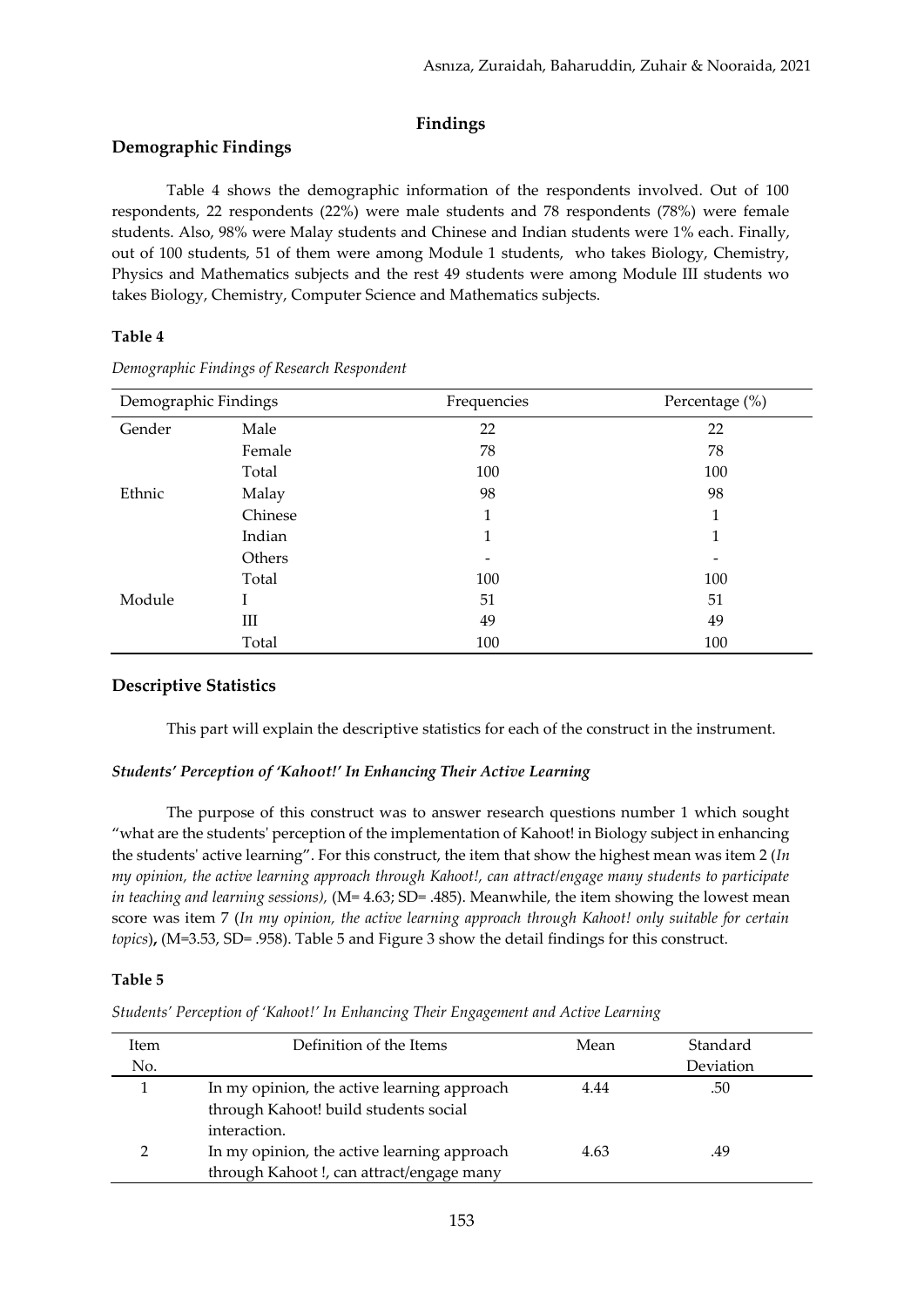|         | students to engage in teaching and learning                  |      |     |
|---------|--------------------------------------------------------------|------|-----|
|         | sessions.                                                    |      |     |
| 3       | By using an active learning approach through                 | 4.20 | .43 |
|         | Kahoot!, students 'existing opinions and                     |      |     |
|         | knowledge are further valued.                                |      |     |
| 4       | In my opinion, students love attending classes               | 4.37 | .63 |
|         | that use a combination of active learning                    |      |     |
|         | approaches through Kahoot! and lectures.                     |      |     |
| 5       | In my opinion, in an active learning approach,               | 4.21 | .54 |
|         | students are responsible for their own                       |      |     |
|         | learning.                                                    |      |     |
| 6       | In my opinion, the active learning approach                  | 3.73 | .62 |
|         | through Kahoot! able to provide adequate                     |      |     |
|         | lesson content.                                              |      |     |
| 7       | In my opinion, the active learning approach                  | 3.53 | .96 |
|         | through Kahoot! only suitable for certain                    |      |     |
|         | learning topics.                                             |      |     |
| $\,8\,$ | In my opinion, the active learning approach                  | 4.32 | .53 |
|         | through Kahoot! suitable for all students                    |      |     |
|         | regardless of age limit.                                     |      |     |
| 9       | In my opinion, the active learning approach                  | 4.03 | .67 |
|         | through Kahoot! suitable for all students                    |      |     |
|         | regardless of the type of learning style of their<br>choice. |      |     |
| 10      |                                                              |      |     |
|         | In my opinion, the students prefer to attend                 | 4.09 | .73 |
|         | lectures/tutorials that use an active learning               |      |     |
|         | approach using Kahoot!.                                      |      |     |

## *Figure 3*

*A histogram on students' perception of "Kahoot!" in enhancing their engagement and active learning*



**Mean For Each Item**

*Dominant Factor That Influenced Students to Get Involved in Teaching and Learning of Active Learning Using 'Kahoot!'*

The second construct of this instrument consisted of 10 items measuring the dominant factor that influenced students to get involves in teaching and learning of an active learning using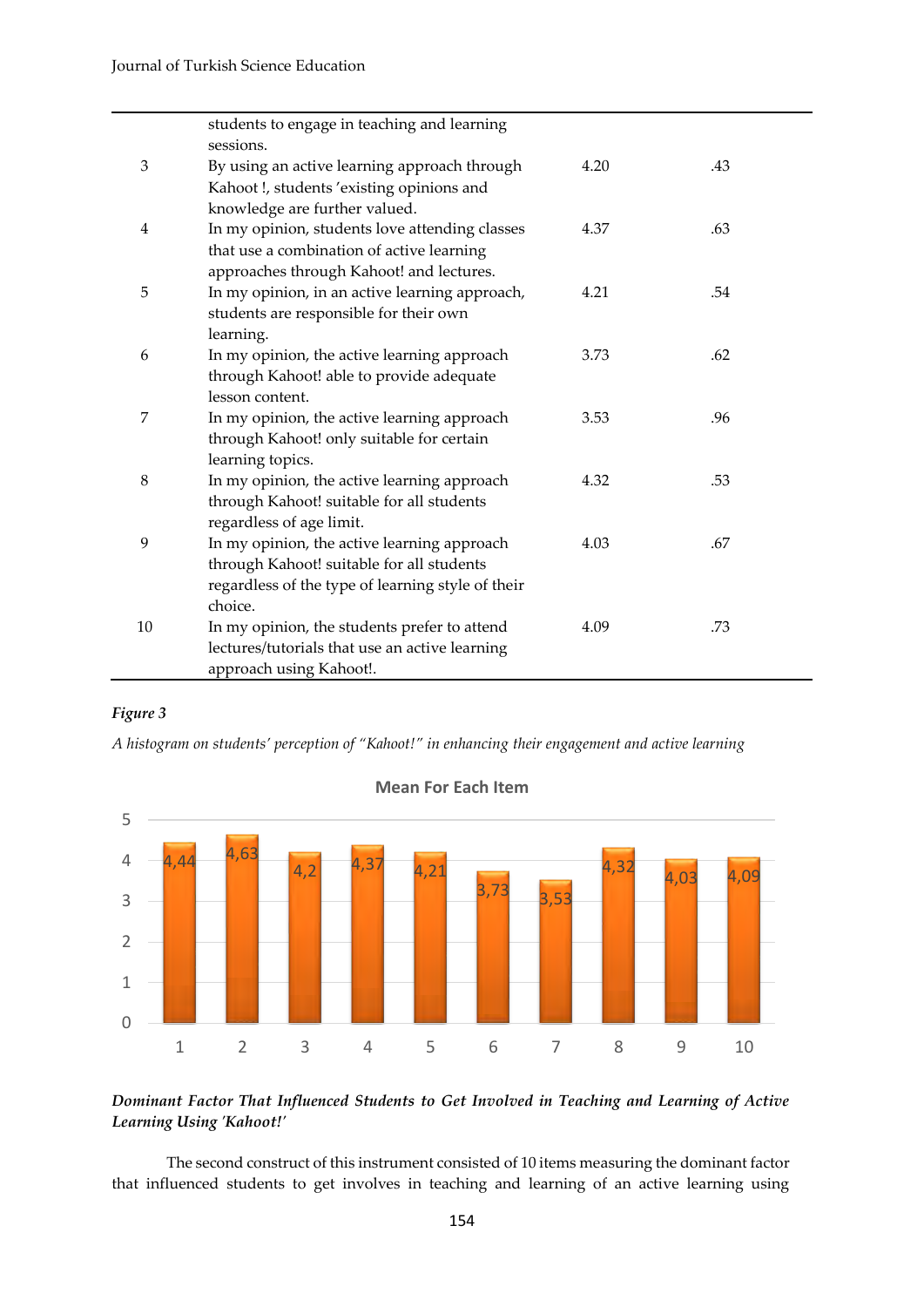'Kahoot!'. The purpose of this construct was to answer research question number 2. For this construct, the item that shows the highest mean was item 1 (*Good interactions and communication between friends encourage my involvement in active learning)* (M= 4.38; SD= .51) and item 10 (*The appropriate classroom/layout affects my involvement in active learning),* (M= 4.38; SD= .51). However, the item showing the lowest mean score was item 6 (*I think an active learning approach through Kahoot! only suitable for certain topics*), (M=3.53, SD= .96). Table 6 and Figure 4 show the detail findings for this construct.

## **Table 6**

*Dominant Factor That Influenced Students to Get Involves in Teaching and Learning of Active Learning* 

|  | Using 'Kahoot!' |
|--|-----------------|
|--|-----------------|

| Item         | Definition of the Items                           | Mean | Standard  |
|--------------|---------------------------------------------------|------|-----------|
| No.          |                                                   |      | Deviation |
| $\mathbf{1}$ | Good interaction and communication between        | 4.44 | .50       |
|              | peers encouraged my involvement in active         |      |           |
|              | learning.                                         |      |           |
| 2            | Effective classroom control by the lecturer       | 4.63 | .49       |
|              | influenced my involvement in active learning.     |      |           |
| 3            | Adequate time allocation while conducting         | 4.20 | .43       |
|              | activities influenced my involvement in active    |      |           |
|              | learning.                                         |      |           |
| 4            | Too many students in a class affects my           | 4.37 | .63       |
|              | involvement in active learning.                   |      |           |
| 5            | The appropriateness of the size of the lecture/   | 4.21 | .54       |
|              | tutoring room influenced my involvement in        |      |           |
|              | active learning.                                  |      |           |
| 6            | Discussion of issues based on existing            | 3.73 | .62       |
|              | knowledge influences student engagement in        |      |           |
|              | active learning.                                  |      |           |
| 7            | Easily accessible resources and reference         | 3.53 | .96       |
|              | materials can encourage my involvement in         |      |           |
|              | active learning.                                  |      |           |
| 8            | The complete infrastructure facilities influenced | 4.32 | .53       |
|              | my involvement in active learning.                |      |           |
| 9            | A sense of responsibility for learning influenced | 4.03 | .67       |
|              | my involvement in active learning.                |      |           |
| 10           | Appropriate lecture/ tutoring room layout         | 4.09 | .73       |
|              | influenced my involvement in active learning      |      |           |
|              | methods.                                          |      |           |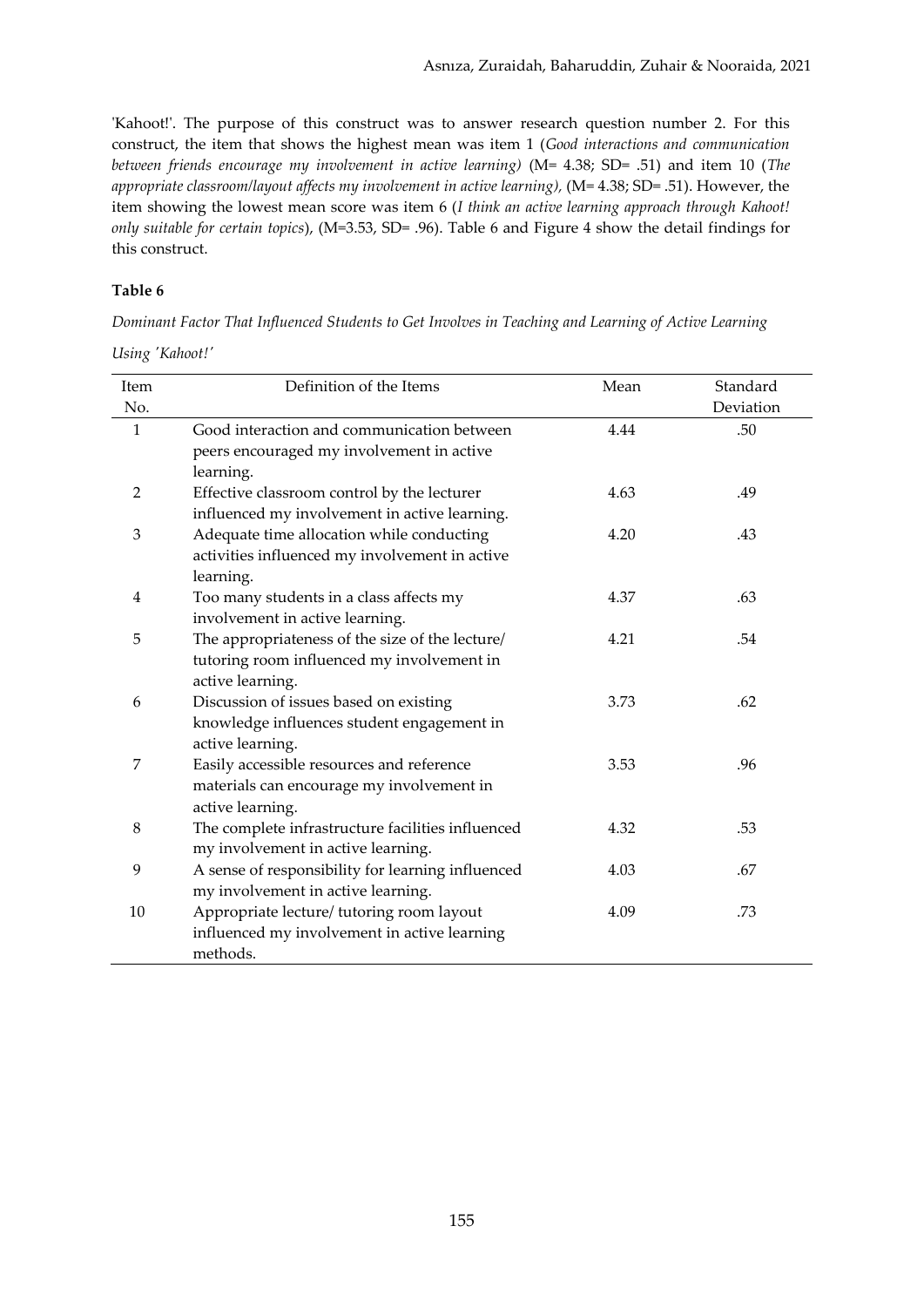## **Figure 4**

*A histogram showing the dominant factor that influenced students to get involves in teaching and learning of active learning using 'Kahoot*!'



## **Inferential Statistics**

This study was also intended to seek correlation between students' perception of "Kahoot!" in enhancing their engagement and active learning with the dominant factor that influenced students to get involves in an active learning using 'Kahoot!' as stated in research question four. To answer this question, an inferential analysis using the Pearson correlation via SPSS version 26 was carried out. Table 7 show the data analysis of the SPSS output on correlation analysis.

## **Table 7**

*SPSS Output for Pearson Correlations*

|                             |                                                              | Students'  | Dominant Factors |
|-----------------------------|--------------------------------------------------------------|------------|------------------|
|                             |                                                              | Perception |                  |
| <b>Students' Perception</b> | Pearson Correlation                                          |            | .531**           |
|                             | Sig. (2-tailed)                                              |            | .000             |
|                             | N                                                            | 100        | 100              |
| Dominant Factors            | Pearson Correlation                                          | .531**     |                  |
|                             | Sig. (2-tailed)                                              | .000       |                  |
|                             | N                                                            | 100        | 100              |
|                             | **. Correlation is significant at the 0.05 level (2-tailed). |            |                  |

The null hypothesis constructed to answer this research question was there is no significant correlation between students' perceptions of the implementation of Kahoot! in Biology subject in enhancing the students' engagement and students' active learning with the dominant factor that encourage students to engage in active learning. From Table 7, it can be seen that the p value is less than .05 (p< .05), hence the null hypothesis is rejected ( $r=$  .531;  $p=$  .000) which is there is a significant correlation between students' perception of "Kahoot!" in enhancing their engagement and active learning with the dominant factor that influenced students to get involves an active learning using 'Kahoot!'. Besides the magnitude of the correlation shows that, there is a medium correlation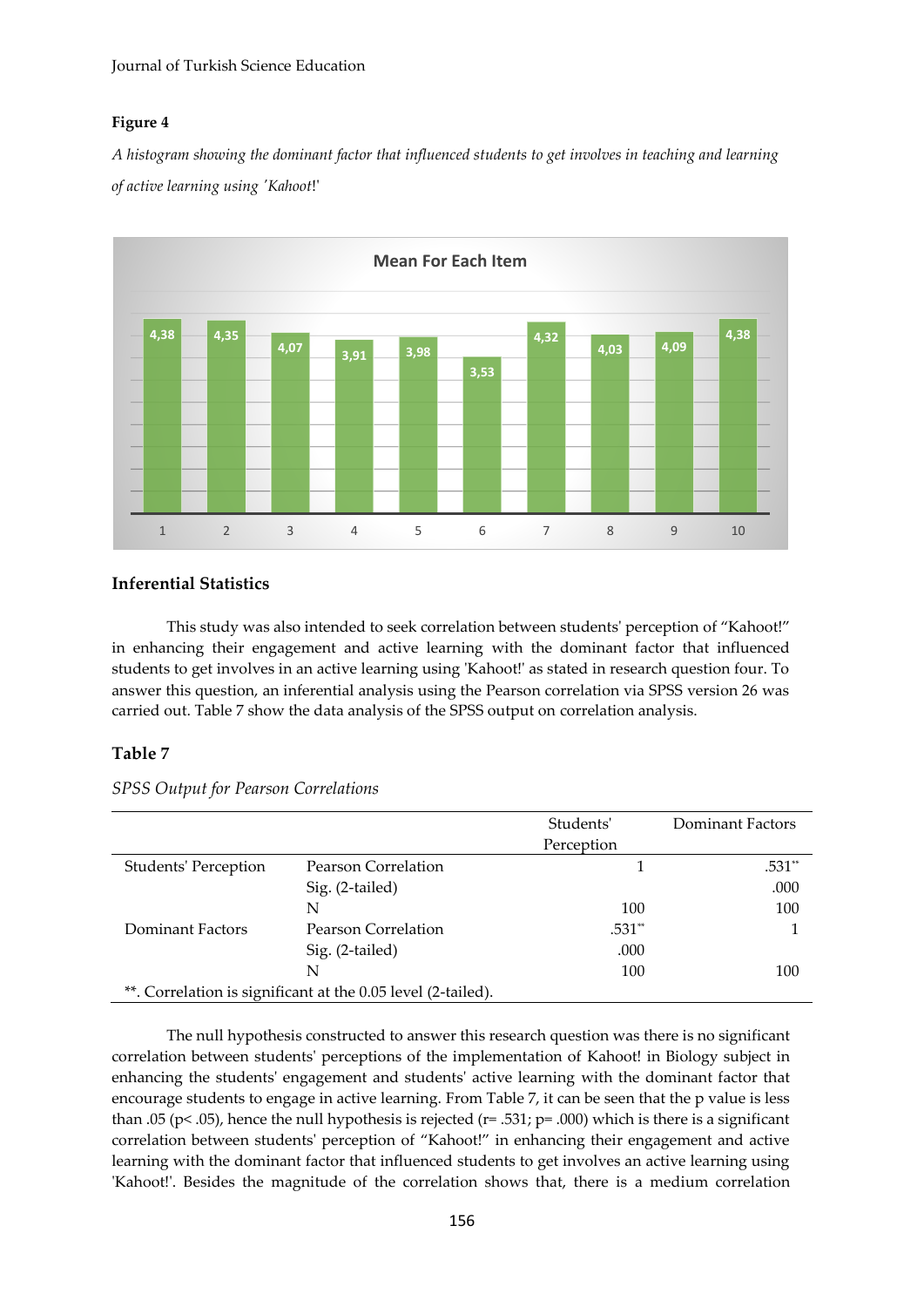between students' perception of "Kahoot!" in enhancing their engagement and active learning with the dominant factor that influenced students to get involves in teaching and learning of active learning using "Kahoot!". Therefore, in order for the students to get involved actively in the learning process using Kahoot!, factors that related to active learning need to be considered by teachers before executing the lesson plan.

## **Discussion and Conclusion**

The discussion of this study will cover the objectives of the study to answer the research questions that have been submitted. The first research objective was to identify the students' perceptions of the implementation of Kahoot! in Biology subject in enhancing the students' active learning. The second objective of this study was to identify the dominant factors that encourage students to engage in active learning in Biology subject and finally the third research objective was to identify if there was any correlation between students' perception of the implementation of Kahoot! in Biology subject in enhancing the students' active learning with the dominant factor that encourage students to engage in active learning. Conclusions were made based on the findings of the study that were analyzed by using a questionnaire that had been constructed.

Students 'perceptions in this study refer to students' views on several aspects of the active learning approach. The findings of the study found that the highest mean for the items involved in first research question was item 2. Students believed that the active learning approach through Kahoot!, can attract/engage many students to participate in teaching and learning sessions. This high mean value indicates that the level of students' perception of the active learning approach is positive. In other words, the active learning approach has succeeded in attracting many students to be actively involved in teaching and learning sessions. This is in line with the statement from Woodcock, Middleton and Nortcliffe (2012) and Nel (2017) mentioned that students interest can be created and enhanced by using various approaches in teaching. There are various techniques that are part of the techniques in the active learning approach, such as cooperative learning (Cooperative Learning) and also problem-based learning (Problem-Based Learning) (Khairiyah et al., 2005). This is also in line with Rafiza (2013) mentioned that collaborative learning creates interaction between students and teaching aids, students with students, and teachers with students. According to Springer et al. (2000) on graduate education in science, technology engineering and mathematics (STEM) have also shown a more positive attitude of students towards learning that supports the use of learning in small groups.

The second research question was discusses several factors that enhance students to be actively involved in teaching and learning sessions based on an active learning approach. The high mean value of this second research question indicates that there are several dominant factors that have motivated students to engage in active learning. Data analysis showed that student agreed that good interactions and communication between friends encourage them to involved in active learning as well as agreed that appropriate classroom/layout affects their involvement in active learning. According to Abd. Ghafar (2003), communication is a process of conveying information, messages or signals to other parties constructed from experience or understanding between the two parties. He added that the lecture room is a constantly interacting community where lecturers interact with students during lectures, and students interact with each other based on needs during the teaching and learning process. This constant interaction is actually what enlivens the atmosphere of a lecture room.

The third objective shows that there is a significant correlation between students' perception of the implementation of Kahoot! in Biology subject in enhancing the students' active learning with the dominant factor that encourage students to engage in active learning. There are many studies on factors that may influence the active learning process in the classroom. One of it is interaction and communication factors. Study conducted by Siti Norbaizura (2006) and Tseng and Yeh (2013) showed that good interaction and communication factors between group members are the main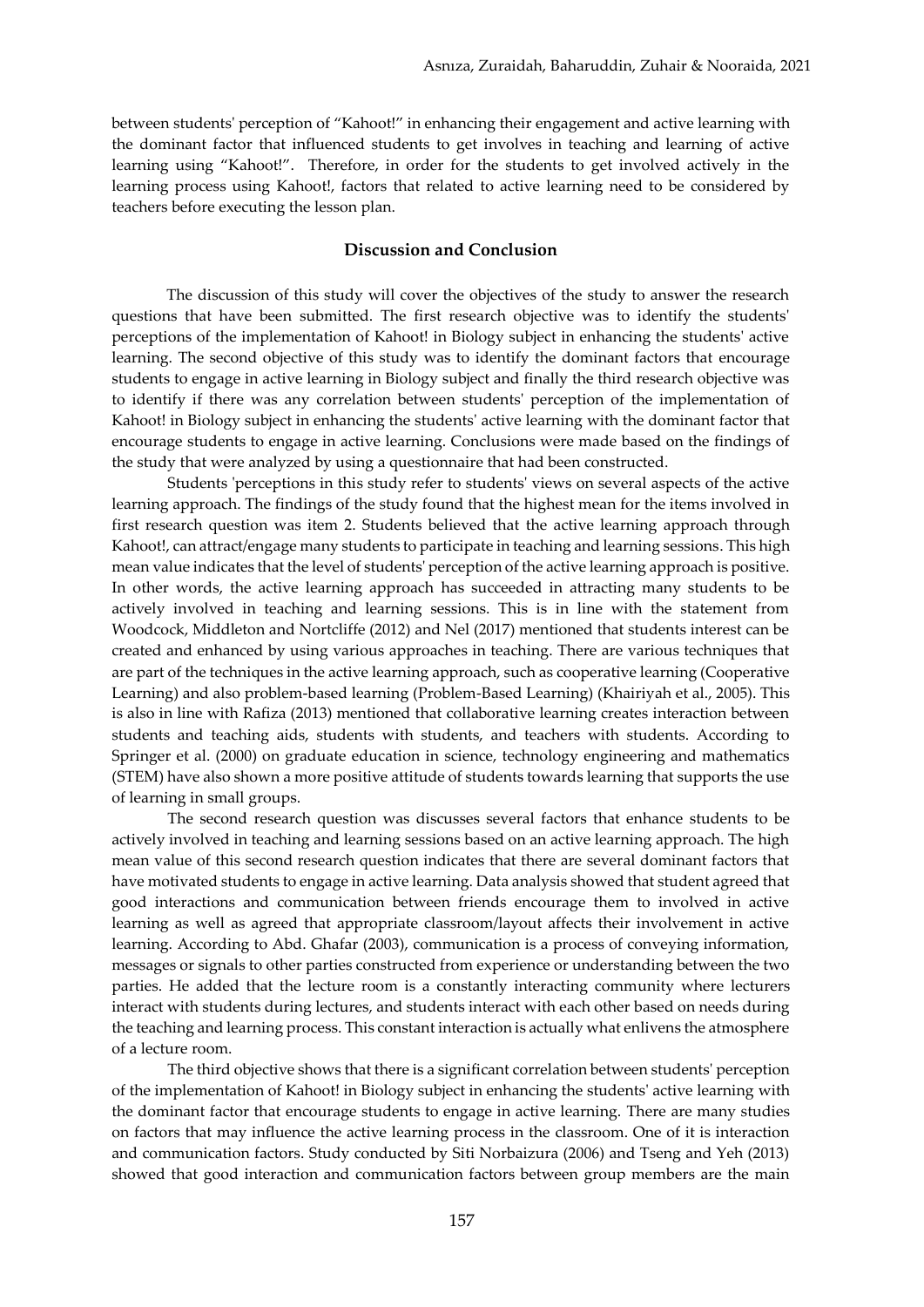factors that can promote student learning in groups. Students prefer to work in a group environment because it can affect their learning. Teaching and learning is a process of dialogue that involves two parties where this two-way interaction and communication will make the atmosphere of the lecture room more lively and cheerful. This in turn will encourage them to participate in learning more actively.

As for the conclusion, it is proven that 'Kahoot!' can attract many students to participate in teaching and learning sessions particularly in Biology classrooms involving pre-university students. It is clearly seen from the findings where the data analysis show that students' engagement and achievement increases when students are treated with this method of teaching and learning through an online game-based learning. This conclusion is in line with the results stated by Bicen and Kocakoyun (2017; 2018); Plump & LaRosa (2017) and Becker (2007). Students seem to communicate, collaborate, using their scientific process skills and think creatively when answering the quizzes either given individually or in group. It means that good interaction and communication between friends is a driving factor for encouraging student engagement in active learning when using 'Kahoot!'**.** This is in parallel with the results of Kapp (2012), for an educational game to be successful, it needs the right context, the right cognitive activities, meaningful challenges, and feedback**.**  Students also disagreed that teaching and learning in the classroom using online game-based learning is only suitable for certain subjects but it can be applied to other subjects as well**.** Hence, the findings of this study are expected to encourage teachers to integrate the use of 'Kahoot' in Biology subjects to enhance students' understanding as well as stimulate active learning among students. This is in line with the current pedagogical expectation which further stimulates the atmosphere of active learning in the classroom leading to the education of the Industrial Revolution 4.0 and the 21st century learning in Malaysia as Malaysian Education Blueprint (2013-2025) proposed by Ministry of Education giving serious attention on highlighting the 21st century way of learning in transforming the Malaysian education system

### **References**

- Asmara, J., Herliani, & Mulyadi. (2014). The Effect of Using Articulation Learning Model Using Mnemonic Method on IPA Biology Learning Outcomes of Class VII Students in SMP Negeri 35 Samarinda Learning Year 2013/2014. *Academia*, 1-6.
- Banikowski, A. K., & Mehring, T. A. (1999). Strategies to enhance memory based on brainresearch. *Focus on Exceptional Children*, *32*(2), 1-16.
- Baszuk, P. A., & Heath, M. L. (2020). Using Kahoot! to increase exam scores and engagement. *Journal of Education for Business*, *95*(8), 548-552.
- Becker, K. (2007). Digital game‐based learning once removed: Teaching teachers. *British Journal of Educational Technology*, *38*(3), 478-488. DOI:10.1111/j.14678535.200711.x.
- Bicen, H., & Kocakoyun, S. (2017). Determination of University Students' Most Preferred Mobile Application for Gamification. *World Journal on Educational Technology: Current Issues*, *9*(1), 18-23.
- Bicen, H., & Kocakoyun, S. (2018). Perceptions of students for gamification approach: Kahoot as a case study. *International Journal of Emerging Technologies in Learning (iJET)*, *13*(02), 72-93.
- Boller, S. (2012). Game-Based Learning—Why Does It Work. *A Learning Brief*. Retrieved from http://www.bottomlineperforma nce.com/ga,ebasedlearning/#\_edn2 on 2 January 2019.
- Clark, R. C., & Mayer, R. E. (2016). *E-learning and the science of instruction: Proven guidelines for consumers and designers of multimedia learning*. John Wiley & Sons.
- Creswell, J. W. (2002). *Educational research: Planning, conducting, and evaluating quantitative* (pp. 146-166). Upper Saddle River, NJ: Prentice Hall.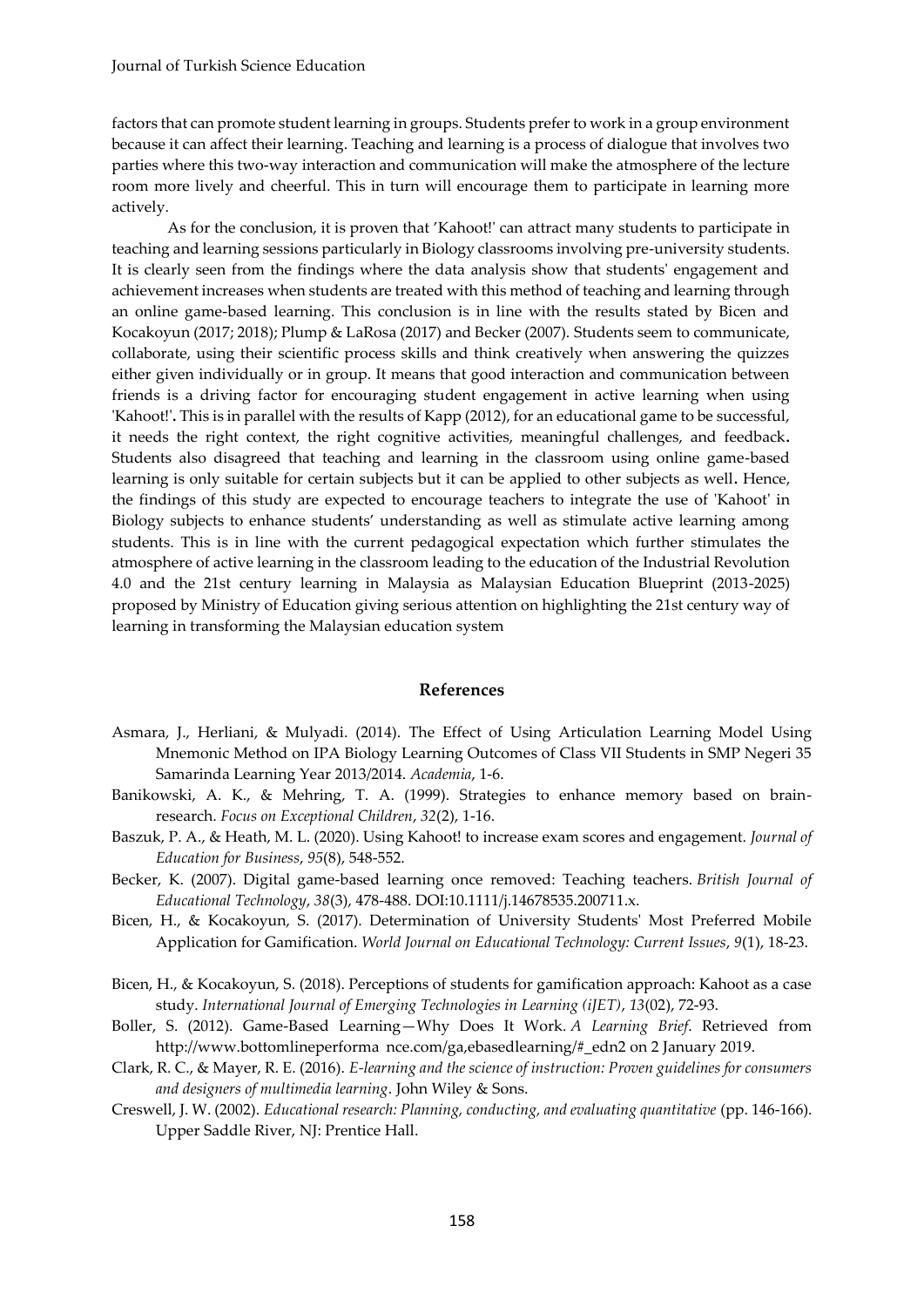- De Grove, F., Bourgonjon, J., & Van Looy, J. (2012). Digital games in the classroom? A contextual approach to teachers' adoption intention of digital games in formal education. *Computers in Human behavior*, *28*(6), 2023-2033.
- Gay, L. R., Mills, G. E. & Airasian, P. (2009). Educational research: Competencies for analysis and applications. New Jersey: Pearson Education, Inc.
- Hafiza M N. (2012). *Keberkesanan pembelajaran aktif terhadap pencapaian pelajar perempuan dalam Biologi*. Master Thesis: Universiti Teknologi Tun Hussein Onn.
- Halim, M. A., Wiyanti, S., & Agustin, R. (2012). Mnemonic Effectiveness to Improve Long-Term Memory in Biological Learning in Class VIII Students of SMP Al-Islam 1 Surakarta. *Jurnal Ilmiah Psikologi Candrajiwa*, 1-11.
- Ibrahim, N. et. al. (2017). Monograph of a conference on teaching and learning in higher education: issues and challenges of higher education. *Proceedings of the conference on teaching and learning at the tertiary level "The dilemma of English in the teaching and learning of Science"*. Universiti Putra Malaysia. pg: 117-132.
- Idris, N. (2013). *Penyelidikan dalam pendidikan*. McGraw-Hill Education
- Kapp, K. M. (2012). *The gamification of learning and instruction: game-based methods and strategies for training and education*. John Wiley & Sons.
- Nel, L. (2017). Students as collaborators in creating meaningful learning experiences in technologyenhanced classrooms: An engaged scholarship approach. *British Journal of Educational Technology*, *48*(5), 1131-1142.
- Noor Indon Abd. Samad, Intan Shafinaz Abd. Razak, and Azniza Zainul. (2011). Lecturers' perceptions of active learning. Retrieved from [https://www.researchgate.net/publi](https://www.researchgate.net/publication/260438743_PERSEPSI_PENSYARAH_TERHADAP_PEMBELAJARAN_AKTIF) [cation/260438743\\_PERSEPSI\\_PENSYARAH\\_TERHADAP\\_PEMBELAJARAN\\_AKTIF](https://www.researchgate.net/publication/260438743_PERSEPSI_PENSYARAH_TERHADAP_PEMBELAJARAN_AKTIF)
- Plump, C. M., & LaRosa, J. (2017). Using Kahoot! in the classroom to create engagement and active learning: A game-based technology solution for eLearning novices. *Management Teaching Review*, *2*(2), 151-158.
- Razak, R. A. (2017). Strategi pembelajaran aktif secara kolaboratif atas talian dalam analisis novel Bahasa Melayu. *JuKu: Jurnal Kurikulum & Pengajaran Asia Pasifik*, *1*(3), 34-46.
- Rozaidi, S., & Ismail, I. (2018). Enjoyment of learning biology through mobile game based learning for form 5 students: Kidney Rush.
- Sadler, T. D., W. L. Romine, D. Menon, R. E. Ferdig, and L. Annetta. (2015). "Learning Biology through Innovative Curricula: A Comparison of Game-And Nongame-Based Approaches." *Science Education* 99 (4): 696–720. DOI:10.1002/sce.21171 .
- Springer, L., Stanne, M.E., and Donovan, S. (2000). Effects Of Samll-Group Learning on Undergraduates in Science, Technology, Engineering and Mathematics (STEM).Retriwved at 17 July 2007 [URL:http://www.wcer.wisc.edu/nise/cl1/CL/resource/R2](http://www.wcer.wisc.edu/nise/cl1/CL/resource/R2)
- Tseng, H. W., & Yeh, H. T. (2013). Team members' perceptions of online teamwork learning experiences and building teamwork trust: A qualitative study. *Computers & Education*, *63*, 1-9.
- Wang, A. I., & Tahir, R. (2020). The effect of using Kahoot! for learning–A literature review. *Computers & Education*, *149*, 103818.
- Whitton, N. (2012). The place of game-based learning in an age of austerity. *Electronic Journal of e-Learning*, *10*(2), 249-256.
- Wilson, S. M., & Peterson, P. L. (2006). Theories of Learning and Teaching: What Do They Mean for Educators? Working Paper. *National Education Association Research Department*.
- Wood, L. C., & Reefke, H. (2010). Working with a diverse class: Reflections on the role of team teaching, teaching tools and technological support. In *IADIS international conference on international higher education (IHE 2010)* (pp. 72-79).
- Woodcock, B., Middleton, A., & Nortcliffe, A. (2012). Considering the Smartphone Learner: an investigation into student interest in the use of personal technology to enhance their learning. *Student Engagement and Experience Journal*, *1*(1), 1-15.